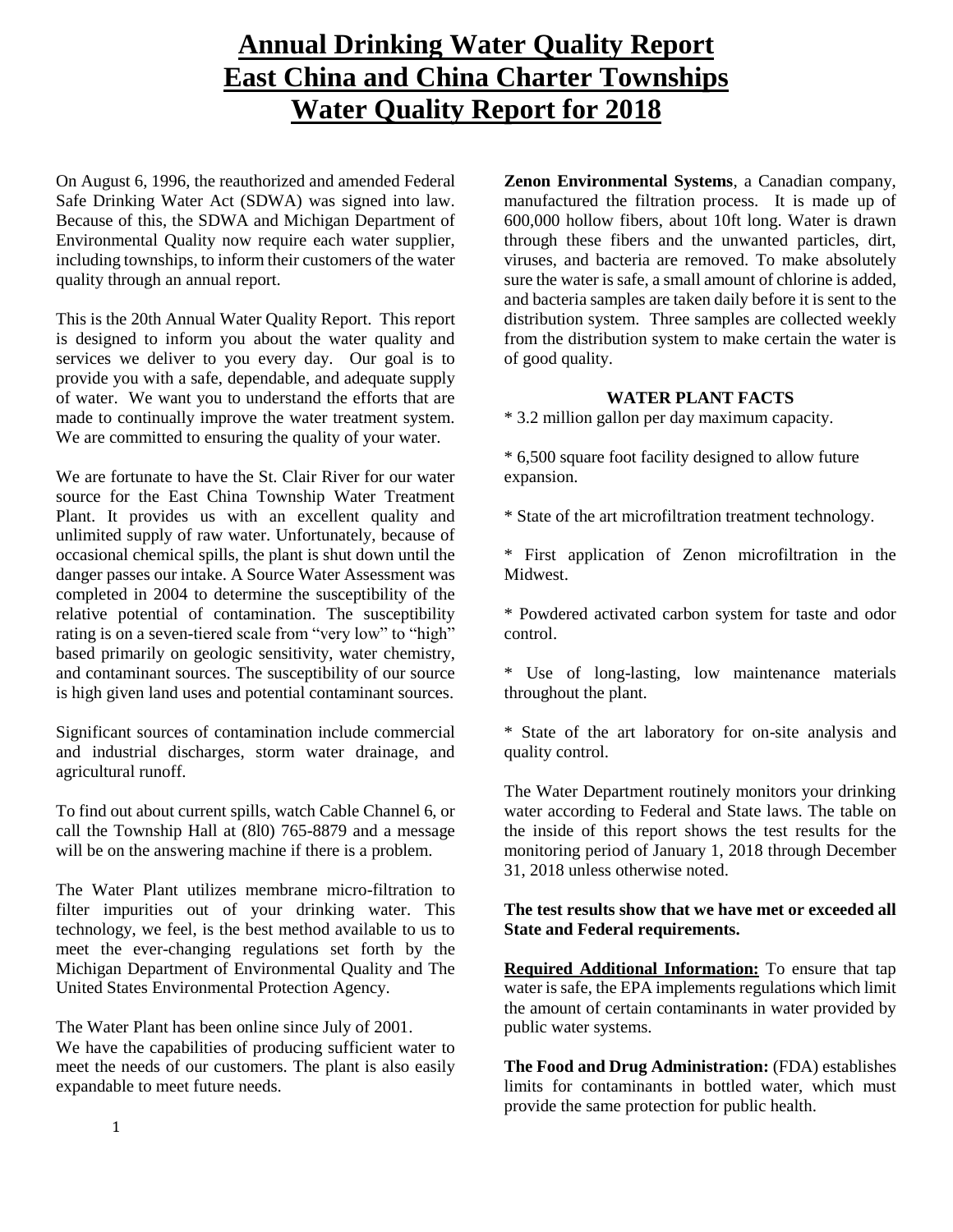## **Contaminants that may be present in source water:**

**All** sources of drinking water are subject to potential contamination by substances that are naturally occurring or man-made. These substances can be microbes, inorganic or organic chemicals, and radioactive substances. All drinking water, including bottled water, may reasonably be expected to contain at least small amounts of some contaminants. The presence of contaminants does not necessarily indicate that the water poses a health risk.

**Microbia**l contaminants, such as viruses and bacteria, which may come from sewage treatment plants, septic systems, agricultural livestock operations, and wildlife.

**Inorganic** contaminants, such as salts and metals, which may be naturally occurring or result from urban runoff, industrial or domestic wastewater discharges, oil and gas production, mining or farming.

**Pesticides** and herbicides, which may come from a variety of sources, such as agriculture, storm water runoff, and residential uses.

**Organic** chemical contaminants, including synthetic and volatile organics, which are by-products of industrial processes and petroleum production, and may come from gas stations, urban storm water runoff and septic systems.

**Radioactive** contaminants which can be naturally occurring or be the result of oil and gas production and mining activities.

**Some** people may be more vulnerable to contaminants in drinking water than the general population. Immunecompromised persons such as persons with cancer undergoing chemotherapy, persons whom have undergone organ transplants, people with HIV/AIDS or other immune system disorders, some elderly, and infants may be particularly at risk from infections. These people should seek advice about drinking water from their health care providers. EPA/CDC guidelines on appropriate means to lessen the risk of infection by Cryptosporidium and other microbiological and other microbiological contaminants are available from:

The Environmental Protection Agency's Safe Drinking Water Hotline at 1-800-426-4791

**Definitions:** In the table on the next page, you will find many terms and abbreviations you might not be familiar with. To help you better understand these terms, we have provided the following definitions:

**Action Level (AL):** The concentration of a contaminant, That, if exceeded, triggers treatment or other requirements, which a water system must follow.

**Maximum Contaminant Level Goal (MCLG):** The "Goal" is the highest level in drinking water below which there is no known or expected risk to health. MCLG's allow for a margin of safety.

**Maximum Contaminant Level (MCL):** The "Maximum Allowed" is the highest level of a contaminant that is allowed in drinking water. MCL's are set as close to the MCLG's as feasible, using the best available treatment technology.

**Maximum Residual Disinfectant Level (MRDL):** The highest level of a disinfectant allowed in drinking water. There is evidence that the addition of a disinfectant is necessary for control of microbial contaminants.

**Maximum Residual Disinfectant Level Goal (MRDLG):** The level of a drinking water disinfectant, to which there is no known or expected risk to health. MRDLG's do not reflect the benefits of the use of disinfectants to control microbial contaminants.

**Nephelometric Turbidity Unit (NTU):** Nephelometric Turbidity is a measure of the clarity of water. Turbidity in excess of 5 NTU, is just noticeable to the average person.

**N/A:** Not applicable / available: **ND**: Not detected

**Parts per million (ppm) or Milligrams per liter (mg/l):**  One part per million corresponds to a single Dollar in \$ 1,000,000.

**Parts per billion (ppb) or Micrograms per liter:** One part per billion corresponds to a single Dollar in \$1,000,000,000.

**RAA:** Recent Annual Average

**LRAA:** Locational Running Annual Average

**Treatment Technique (TT):** A treatment technique is a required process intended to reduce the level of a contaminant in drinking water.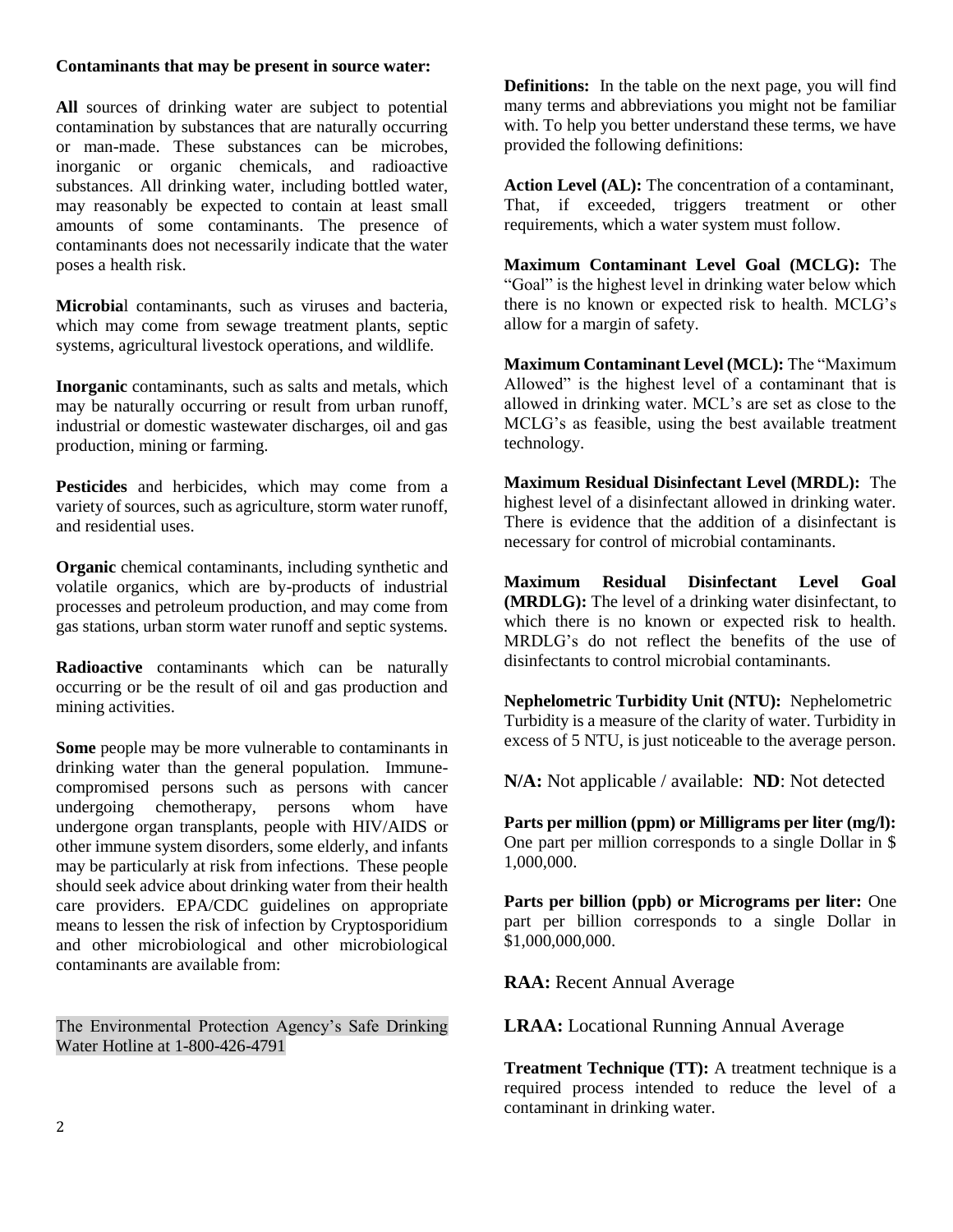# **For More Information**

We invite public participation in decisions that affect drinking water quality. Township Board meetings are held on the first and third Mondays of each month. Please feel free to attend.

If there are any questions about your water or this report, you can contact Dwayne Loper at the Water Filtration Plant telephone number listed below.

# **Online Water Resources**

[www.deq.state.mi.us/](http://www.deq.state.mi.us/) Michigan Department of Environmental Quality

[www.awwa.org/](http://www.awwa.org/) American Water Works Association

[www.epa.gov/ogwdw/](http://www.epa.gov/ogwdw/) U.S. Environmental Protection Agency

[www.mrwa.org/](http://www.mrwa.org/) Michigan Rural Water Association

## **Important Phone Numbers**

| 810-765-4647 |
|--------------|
| 810-765-8879 |
| 810-765-1145 |
| 810-987-5300 |
| 586-753-3700 |
| 800-426-4791 |
|              |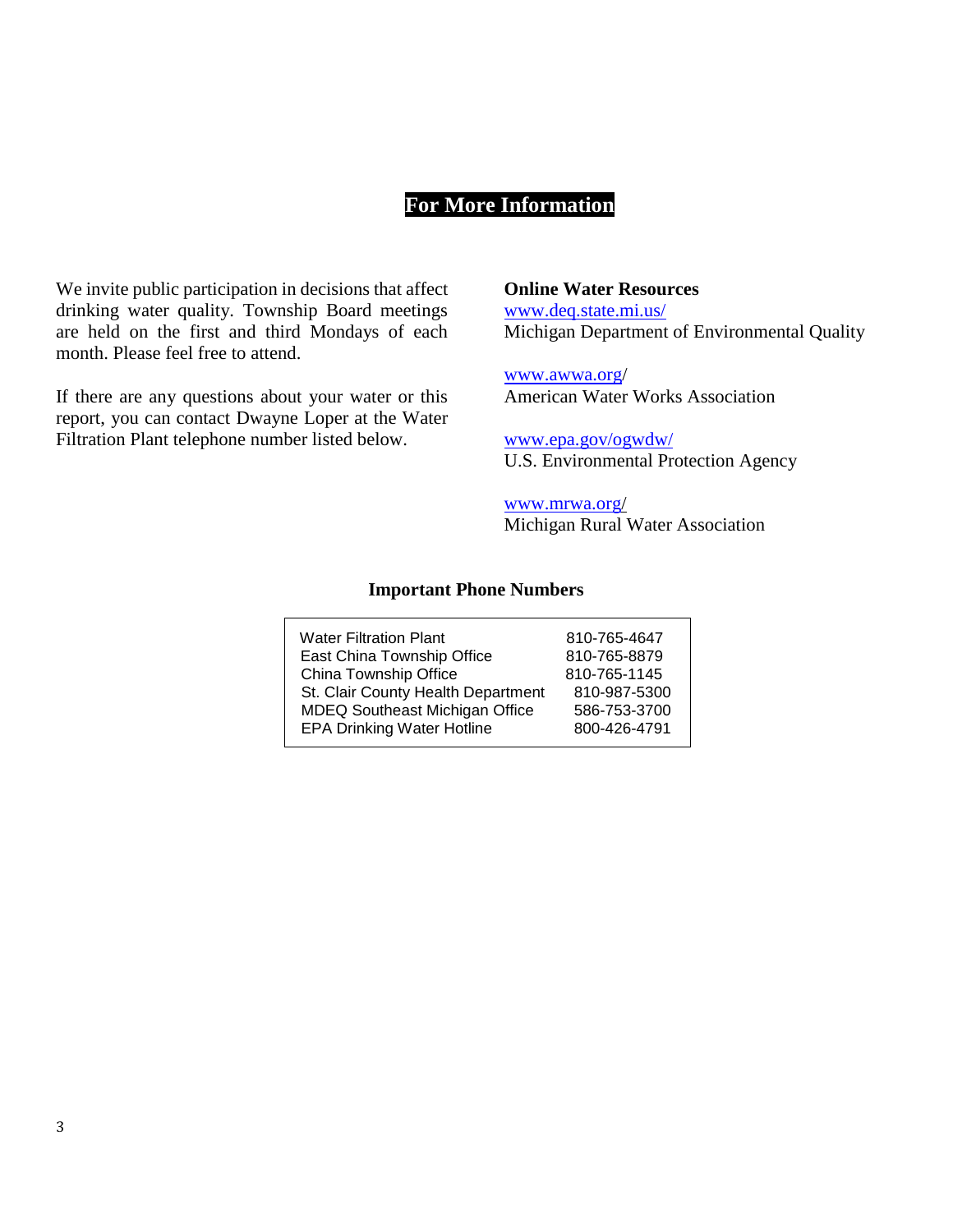### **2018 Test Results**

 **Sampled from the ( Distribution System )**

| <b>Microbiological Contaminants</b> | MCL                        | <b>MCLG</b> | Number          | <b>Violation</b> | Typical Sources of Contaminant       |
|-------------------------------------|----------------------------|-------------|-----------------|------------------|--------------------------------------|
|                                     |                            |             | <b>Detected</b> | Yes/No           |                                      |
| <b>Total Coliform</b>               |                            | N/A         |                 | <b>NO</b>        | Naturally present in the environment |
| <b>Bacteria</b>                     |                            |             |                 |                  |                                      |
| <b>Fecal Coliform</b>               | See E.Coli note below (*1) |             |                 | <b>NO</b>        | Naturally present in the environment |
| and E. coli                         |                            |             |                 |                  |                                      |

#### **Sampled from the ( Water Plant tap )**

| <b>Microbiological Parameters</b> | MCL                               | <b>Highest</b> | <b>Violation</b> | <b>Major Source</b> |  |
|-----------------------------------|-----------------------------------|----------------|------------------|---------------------|--|
| <b>Requiated Contaminant</b>      | Lowest monthly % of samples       | Detected       | Yes / No         | Soil runoff         |  |
| Turbidity (NTU) (*2)              | meeting limit of 0.5 NTU          | .07 NTU        | <b>NO</b>        |                     |  |
|                                   | (minimum 95%)                     |                |                  |                     |  |
|                                   | <b>Highest single measurement</b> |                |                  |                     |  |
|                                   | cannot exceed 1.0 NTU             |                |                  |                     |  |

#### **Sampled from the ( Distribution System )**

| Contaminant                  |                  | <b>Units</b> | <b>MCLG</b>  | <b>MCL</b>  | <b>Highest</b>  | Range           | Violation | Maior Sources in Drinking Water            |  |
|------------------------------|------------------|--------------|--------------|-------------|-----------------|-----------------|-----------|--------------------------------------------|--|
|                              | <b>Test date</b> |              |              |             | <b>Detected</b> | <b>Detected</b> | Yes/No    | <b>Chemical treatment for disinfection</b> |  |
| <b>Total Trihalomethanes</b> | 2018             | ppb          | <b>NA</b>    | 80          | 75.0            | 32.0            |           | <b>By-product of drinking</b>              |  |
| <b>TTHM</b>                  |                  |              |              |             |                 | 75.0            | <b>NO</b> | water chlorination                         |  |
| <b>Haloacetic Acids</b>      | 2018             | ppb          | <b>NA</b>    | 60          | 33.0            | 16.0            |           | <b>By-product of drinking</b>              |  |
|                              |                  |              |              |             |                 | 33.0            | <b>NO</b> | water chlorination                         |  |
| <b>Chlorine Residual</b>     | 2018             |              | <b>MRDLG</b> | <b>MRDL</b> | 1.40            | 0.52            |           | By-product of drinking                     |  |
|                              |                  | ppm          |              |             |                 | 1.40            | <b>NO</b> | water chlorination                         |  |

## **Regulated Inorganic Parameters (sampled from the Water Plant tap)**

| Contaminant                                                 | MCL   | <b>MCLG</b>           | Level<br><b>Detected</b> | Sample Date | <b>Violation</b><br>Yes / No         | <b>Typical sources of contaminant</b>                                                                                  |  |
|-------------------------------------------------------------|-------|-----------------------|--------------------------|-------------|--------------------------------------|------------------------------------------------------------------------------------------------------------------------|--|
| Nitrate (as nitrogen)<br>(ppm)                              | 10    | 10                    | 0.34                     | 2018        | <b>NO</b>                            | Runoff of fertilizer use; leaching from septic tanks,<br>sewage; erosion of natural deposits.                          |  |
| Nitrite (as nitrogen)<br>(ppm)                              |       |                       | 0.06                     | 2018        | <b>NO</b>                            | Runoff of fertilizer use; leaching from septic tanks,<br>sewage; erosion of natural deposits.                          |  |
| <b>Fluoride</b><br>(ppm)                                    | 4.0   | 4.0                   | 0.58                     | 2018        | <b>NO</b>                            | Water additive which promotes strong<br>teeth. Erosion of natural deposits, discharge<br>from fertilizer and aluminum. |  |
| <b>Sulfate</b><br>(ppm)                                     | 250.0 | 250.0                 | 17                       | 2018        | <b>NO</b>                            | Run off from fertilizer use, leaching<br>from septic tanks, sewage, erosion of<br>natural deposits.                    |  |
| <b>Barium</b><br>(ppm)                                      | 2.0   | 2.0                   | 0.015                    | 2018        | <b>NO</b>                            | Discharge from drilling wastes, discharge<br>from metal refineries, discharge from mines.                              |  |
| Chromium<br>(ppb)                                           | 100   | 100                   | 1.2                      | 2018        | <b>NO</b>                            | Discharge for steel and pulp mills; erosion of natural<br>deposits.                                                    |  |
| <b>Nickel</b><br>(ppm)                                      | N/A   | N/A                   | 0.0011                   | 2018        | <b>NO</b>                            | <b>Erosion of natural deposits</b>                                                                                     |  |
| Sodium (ppm)                                                | N/A   | N/A                   | 8                        | 2018        | <b>NO</b>                            | Erosion of natural deposits                                                                                            |  |
| Special Monitoring and<br><b>Unregulated Contaminant **</b> |       | <b>Level Detected</b> |                          | Sample Date | <b>Typical Source of Contaminant</b> |                                                                                                                        |  |
| Chloride (ppm)                                              |       | 12                    |                          | 2018        | <b>Erosion of natural deposits</b>   |                                                                                                                        |  |
| Sulfate (ppm)                                               |       | 0.34                  |                          | 2018        | <b>Erosion of natural deposits</b>   |                                                                                                                        |  |

#### **Sampled from the ( Distribution System )**

| (AL)        | <b>Contaminants Subiect to Action Level</b><br><b>Action Level</b> |              |                                   | 90 % of Samples<br>< This Level |                 |                   |                            | <b>Typical Source of Contaminant</b>                                                   |
|-------------|--------------------------------------------------------------------|--------------|-----------------------------------|---------------------------------|-----------------|-------------------|----------------------------|----------------------------------------------------------------------------------------|
| Contaminant | Test<br>Date                                                       | <b>Units</b> | <b>Health Goal</b><br><b>MCLG</b> | Action<br>Level (AL)            | 90th %<br>Value | # samples<br>> AL | <b>Violation</b><br>Yes/No |                                                                                        |
| Lead        | <b>Jul-18</b>                                                      | ppb          |                                   | 15.0                            |                 | $(*3)$            | <b>NO</b>                  | Lead service line, corrosion of household plumbing including fittings<br>and fixtures. |
| Copper      | <b>Jul-18</b>                                                      | ppm          | 1.3                               | 1.3                             | 0.36            |                   | <b>NO</b>                  | Corrosion of household plumbing systems; erosion of natural deposits.                  |

#### **Regulated Radiolocial Parameters (sampled from the Water Plant tap)**

| Contaminant                                  | Units | MCL | <b>MCLG</b> | ∟evel<br><b>Detected</b> | <b>Sample Date</b> | <b>Violation</b><br>Yes / No | <b>Typical sources of contaminant</b> |
|----------------------------------------------|-------|-----|-------------|--------------------------|--------------------|------------------------------|---------------------------------------|
| <b>Combined Radium</b><br>Radium 226 and 228 | pCi/L |     |             | 0.37                     | 3/9/2016           | <b>NO</b>                    | Erosion of natural deposits (*4)      |
| <b>Gross Alpha</b>                           | pCi/L | 15  |             |                          | 3/9/2016           |                              | <b>Erosion of natural deposits</b>    |

 **MCL's are set at very stringent levels. To understand the possible health affects described in this report for the many required contaminants detected, a person would have to drink 2 liters of water every day at the MCL level for a lifetime to have a one in a million chance of having the described health affects.**

\*\* Unregulated contaminants are those for which the EPA has not established drinking standards. Monitoring helps the EPA to determine where certain contaminants occur and whether it needs to regulate those contaminants

(\*1) E. Coli MCL violation occurs if : (1) routine and repeat samples total coliform-positive and either is E. Coli positive, or (2) supply fails to take all required repeat samples following E. Coli positive rountine sample, or (3) supply fails to alalyze total coliform positive repeat sample.

(\*2) Turbidity is a measure of the cloudiness of water. It is monitored to determine the effectiveness of our filtration treatment process. The requirement for turbidity is that all samples be below 1.0 NTU's and that 95% of the samples must be lower than 0.50 NTU's. 100% of our samples were below 0.50 NTU's.

(\*3) The most recent sampling period for lead and copper was June 1st through September 30th 2018. We are required to monitor once every three years for lead and copper. One sample from the Consecutive System of China or East China exceeded the Action Level for lead or copper.

(\*3) Lead : If present, elevated levels of lead can cause serious health problems, especially for pregnant women and young children. Infants and children who drink water containing lead in excess of the AL could experience delays in their physical or mental developement. Children could show slight deficits in attention span and learning abilitites. Adults who drink this water over many years could develope kidney problems or high blood pressure. Lead in drinking water is primarily from materials and components associated<br>with service lines and home plumbing. The SCR

(\*4) **Radium**: Some people who drink water containing radium 226 or 228 in excess of the MCL over many years may have an increased risk of getting cancer.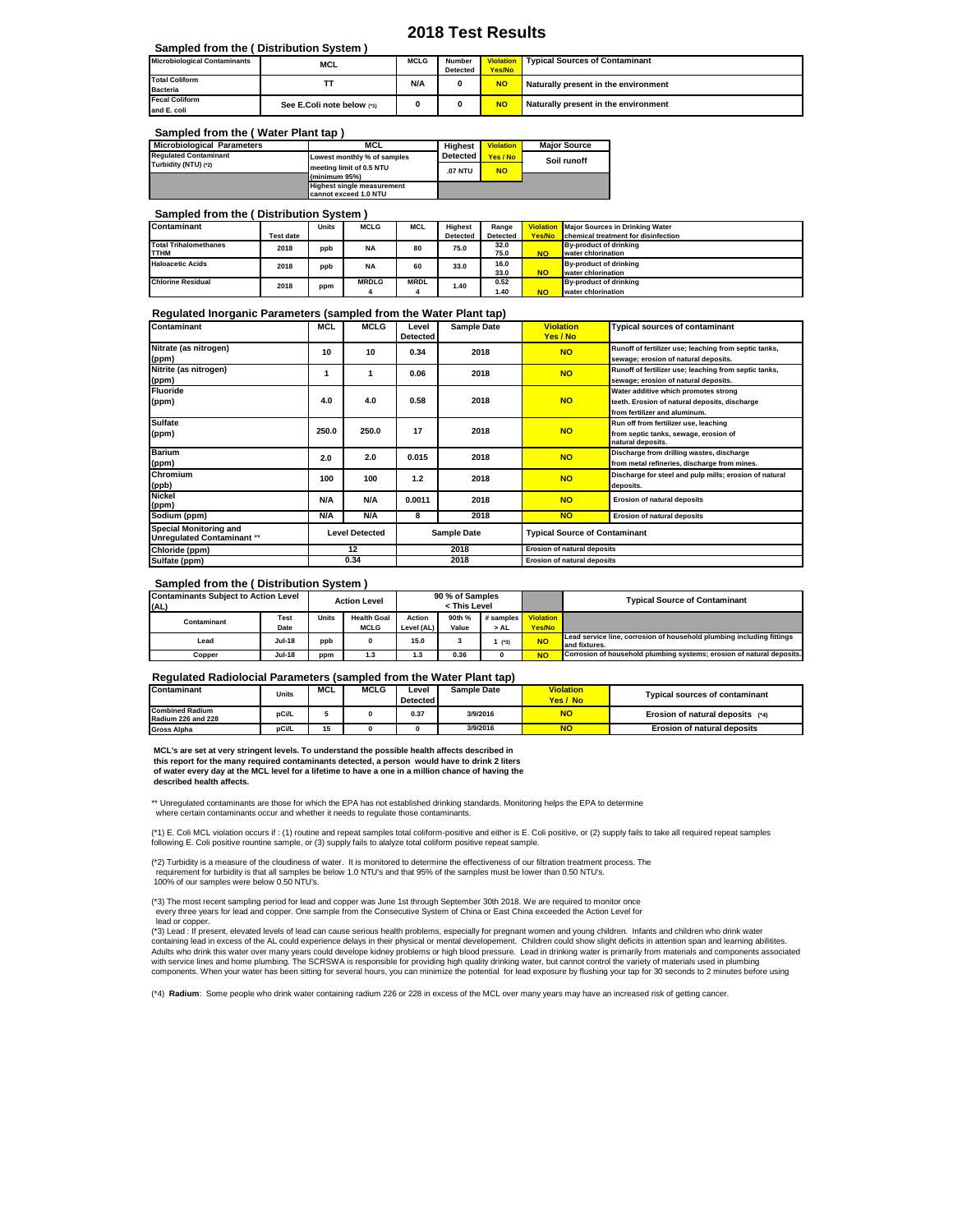|                                                          |      |                                           |      |      |               |                  | <b>Previous Year 2017</b> |      |      |      |            |            |
|----------------------------------------------------------|------|-------------------------------------------|------|------|---------------|------------------|---------------------------|------|------|------|------------|------------|
| <b>Chlorine or Chloramines</b>                           | Jan  | Feb                                       | Mar  | Apr  | May           | Jun              | Jul                       | Aug  | Sep  | Oct  | <b>Nov</b> | <b>Dec</b> |
| Bact Sample Site # 1                                     |      |                                           |      | 0.81 | 0.85          | 0.95             | 0.88                      | 0.65 | 0.57 | 0.52 | 0.90       | 1.09       |
| Bact Sample Site # 2                                     |      |                                           |      | 0.85 | 1.05          | .00 <sub>l</sub> | 1.04                      | 0.98 | 0.91 | 1.18 | 1.14       | 1.18       |
| Bact Sample Site # 3                                     |      |                                           |      | 1.01 | 1.16 <b>I</b> | 1.09             | 0.89                      | 1.01 | 1.11 | 1.06 | 1.10       | 1.22       |
| <b>Average of all measurements</b><br>taken in the month |      | N/A for RAA in year<br>covered by the CCR |      |      | 1.02          | 1.01             | 0.94                      | 0.88 | 0.86 | 0.92 | 1.05       | 1.16       |
| <b>Chlorine or Chloramines</b>                           |      | Year covered by the CCR 2018              |      |      |               |                  |                           |      |      |      |            |            |
| Bact Sample Site # 1                                     | 1.14 | .18                                       | 1.00 | 1.06 | 0.98          | 1.00             | 1.03                      | 0.83 | 0.90 | 0.97 | 1.03       | 1.16       |
| Bact Sample Site # 2                                     | 1.17 | .29                                       | .26  | 1.11 | 1.12          | 1.19             | 1.03                      | 1.02 | 0.93 | 0.94 | 1.11       | 1.21       |
| Bact Sample Site # 3                                     | 1.18 | .29                                       | .29  | 1.11 | .28           | .20              | 1.12                      | 0.88 | 1.23 | 1.36 | 1.40       | 1.25       |
| <b>Average of all measurements</b><br>taken in the month | 1.16 | 1.25                                      | 1.18 | 1.09 | 1.13          | 1.13             | 1.06                      | 0.91 | 1.02 | 1.09 | 1.18       | 1.21       |
| RAA calculated quarterly of<br>12 monthly averages       |      |                                           | 1.03 |      |               | 1.02             |                           |      | 1.02 |      |            | 1.12       |

| <b>TTHM</b>         |         | <b>Previous Year 2017</b> |                   | YEAR Covered by the CCR 2018 |          |         |         |  |
|---------------------|---------|---------------------------|-------------------|------------------------------|----------|---------|---------|--|
|                     | 2nd Qrt | 3rd Qrt                   | 4th Qrt           | 1st Qrt                      | 2 nd Qrt | 3rd Qrt | 4th Qrt |  |
| Sample site #1-DBP2 | 0.056   | 0.074                     | 0.037             | 0.032                        | 0.075    | 0.041   | 0.052   |  |
| Sample site #2-DBP2 | 0.056   | 0.078                     | 0.035             | 0.038                        | 0.049    | 0.033   | 0.038   |  |
|                     |         |                           | <b>DPB1 LRAA</b>  | 0.050                        | 0.055    | 0.046   | 0.050   |  |
|                     |         |                           | <b>DBP 2 LRAA</b> | 0.052                        | 0.050    | 0.039   | 0.040   |  |

| HAA-5               |         | <b>Previous Year 2017</b> |                  | YEAR Covered by the CCR 2018 |          |         |         |  |  |
|---------------------|---------|---------------------------|------------------|------------------------------|----------|---------|---------|--|--|
|                     | 2nd-Qrt | 3rd Qrt                   | 4th Qrt          | 1st Qrt                      | 2 nd Qrt | 3rd Qrt | 4th Qrt |  |  |
| Sample site #1-DBP2 | 0.033   | 0.026                     | 0.017            | 0.022                        | 0.018    | 0.016   | 0.025   |  |  |
| Sample site #2-DBP2 | 0.029   | 0.029                     | 0.019            | 0.030                        | 0.024    | 0.016   | 0.019   |  |  |
|                     |         |                           | <b>DPB1 LRAA</b> | 0.025                        | 0.021    | 0.018   | 0.020   |  |  |
|                     |         |                           |                  | 0.027                        | 0.026    | 0.022   | 0.022   |  |  |

| <b>Lowest to the Highest Residual</b> |  |
|---------------------------------------|--|
| Lowest to the Highest TTHM            |  |
| Lowest to the Highest HAA-5           |  |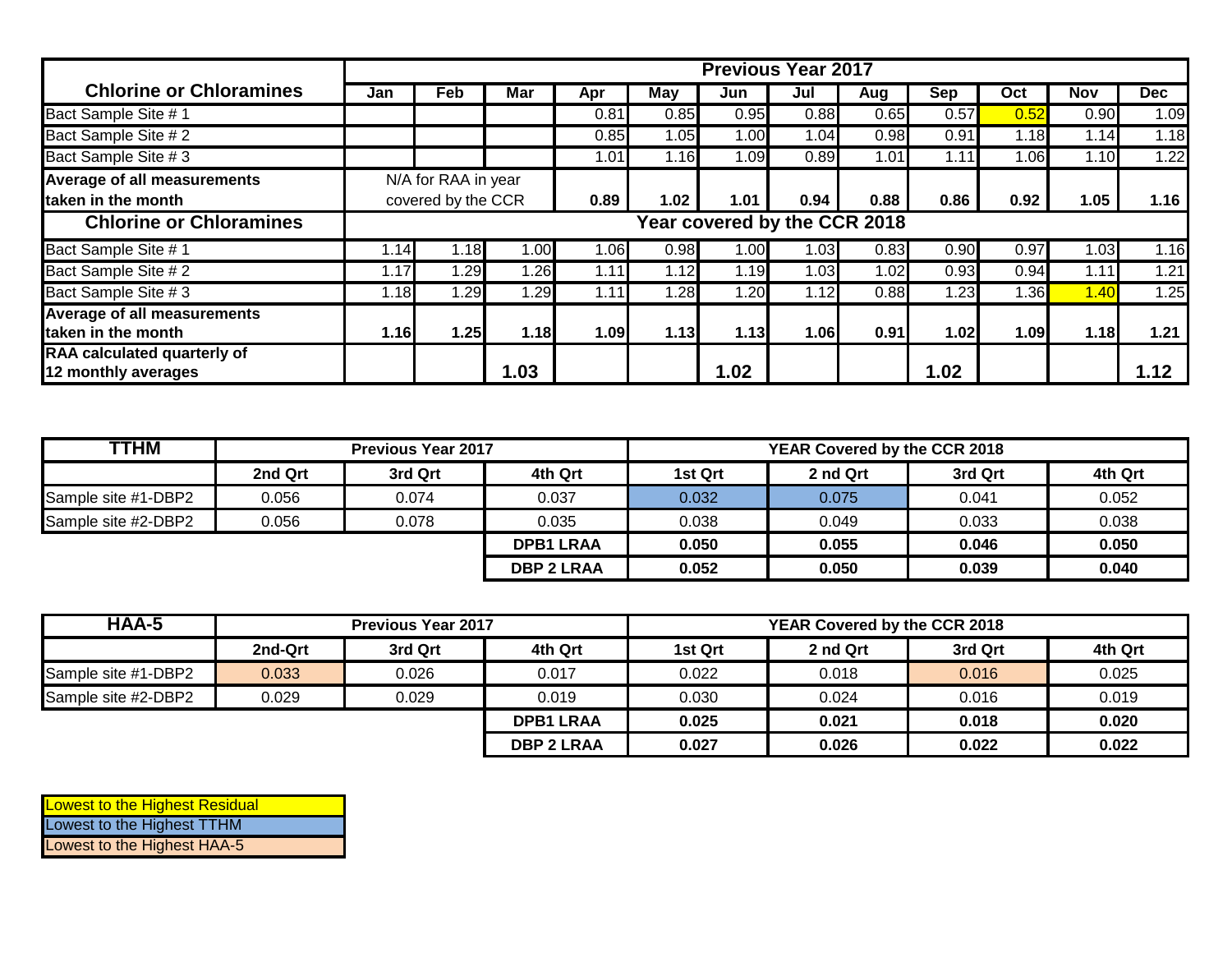# **St. Clair River Water Authority Water Treatment Plant 2018 Annual Report**

The water plant treated **184.03** million gallons of water in 2018 an 8.2% increase from 2017. There were **10.486** million gallons of reject water sent to the wastewater treatment plant. Down 21.7**%** from 2017.

# **Water to Customers**

**183.7 MG.** of water was pumped for distribution to our water customers.

**121.2 MG.** of water was billed to customers in China and East China Township.

- **60.6 MG.** of water used by residential customers.
- **9.9 MG.** of water used by sprinklers
- **50.7 MG.** of water was used by industrial, municipal, and commercial customers.
- **3.0 MG.** of water was used by the DPW for flushing.
- **62.5 MG.** of water, unaccounted for (broken mains, leaks, and fires).

|                          | <b>Water Usage</b> |                                                                                              | <b>Water Treatment</b> |
|--------------------------|--------------------|----------------------------------------------------------------------------------------------|------------------------|
| The average day use was: |                    | <b>.503 MG.</b> The average monthly treated was:                                             | 15.335 MG.             |
|                          |                    | The minimum day use was: $.427 \text{ MG}$ . The minimum monthly treated was:                | 12.060 MG.             |
|                          |                    | The maximum day use was: $.762 \text{ MG}$ . The maximum monthly treated use was: 20.257 MG. |                        |

# **Plant Operating Costs**

| Chlorine                   | 6342.36  | Up      | S  | 327.90  |
|----------------------------|----------|---------|----|---------|
| Fluoride                   | 2966.72  | Up      | \$ | 138.47  |
| Total chemical cost        | 9309.08  | $U_{p}$ | \$ | 466.37  |
| Chemical cost / MG         | 50.44    | Down    | \$ | 1.56    |
| <b>Total Electric Cost</b> | 39428.88 | Up      | S  | 1384.27 |
| Electric costs/MG          | 217.77   | Down    | \$ | 9.98    |
| Natural Gas/ Heating \$    | 3687.93  | Up      | \$ | 230.74  |
| Natural Gas / MG           | 22.54    | Down    | S  | 0.30    |

# **Man Hours Worked**

| Operators'  | 6580 hrs. |  |
|-------------|-----------|--|
| Supervision | 2148 hrs. |  |
| Total hours | 8728 hrs. |  |

|                             |                   | <b>System Accounts</b> |       |     |                            |
|-----------------------------|-------------------|------------------------|-------|-----|----------------------------|
|                             | <b>East China</b> |                        | China |     | <b>Usage</b>               |
| <b>Residential Accounts</b> | 1476              |                        | 159   |     | The average use            |
| Apartments & Condo's        | 69                |                        |       |     | per person for the         |
| Commercial                  | 86                |                        | 14    |     | consecutive system         |
| Sprinkler Meters            | 256               |                        | 32    |     | was 68 Gallons<br>per day. |
| Total Meters supplied.      | 1887              |                        | 209   | $=$ | 2062                       |

East China Water Rate per 1,000 gallons effective **10/1/15**

**\$ 5.15 per 1000 gal. with readiness to serve charges added by meter size China water rates - \$9.50 / 1000 gallons minimum usage 10,000 gallons**